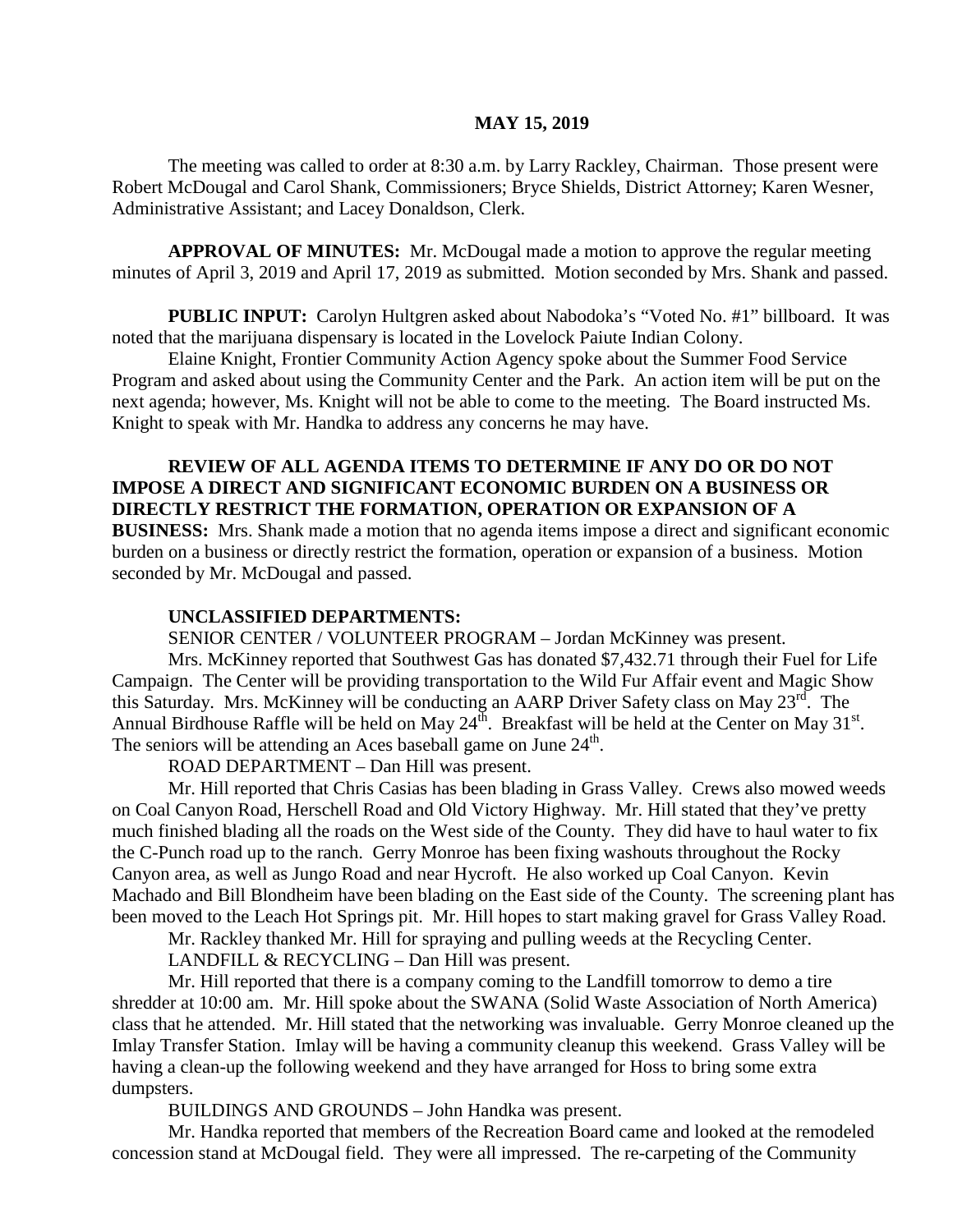Center began last week. There was a delay in receiving the carpet, so it didn't get installed when Mr. Handka planned. It should be delivered today. Mr. Handka thanked Sheriff Allen for the use of four trustees during the demo of the old carpet.

Mr. Handka also reported that they have been attempting to spray weeds at the ballfields, but every time they get out there, the wind picks up.

Mr. Handka clarified that there are white windows that would match the existing windows at the Museum. Mrs. Shank stated that she is going to contact the historical society regarding the replacement. Mr. McDougal stated he wasn't worried about the color; he was worried about replacing the historical windows with something that doesn't exactly match.

PERSHING COUNTY FIRE/AMBULANCE DEPARTMENTS –

*AMBULANCE REPORT:* Chief Rodney Wilcox was present.

Chief Wilcox stated that the Ambulance has been very busy. The crew has been working on their CEUs (Continuing Education Units). Chief Wilcox also spoke about the new Ambulance Billing Company. The company did contact Mrs. Donaldson yesterday. They will take over trying to get the Medicaid Application approved.

*LOVELOCK FIRE DEPARTMENT:* Chief Wilcox and Mike Heidemann were present.

Chief Wilcox stated that they have Ops training scheduled in July. They will be doing an extrication training this month. Some of the firemen will be attending a Fire Conference in June in Laughlin. There is also a Fire Chiefs meeting scheduled for June  $8<sup>th</sup>$ . Chief Wilcox stated that someone from the State Fire Marshall's office was here yesterday performing surprise inspections. They inspected the Community Center. Mrs. McKay has a copy of the inspection and will work on making the necessary corrections.

The Board had already received a written report from Mr. Heidemann.

LIBRARY – *Request to advertise/hire vacant Library Technician I position:* Mrs. Shank made a motion to approve the request to advertise and hire to fill the vacant Library Technician I position at the Library. Motion seconded by Mr. McDougal and passed.

LEPC – *2020 United We Stand Grant:* Mrs. Shank made a motion to approve the 2020 United We Stand Grant submittal. Motion seconded by Mr. McDougal and passed.

It was noted that Mrs. Childs has received a copy of the grant.

IT DEPARTMENT – Justin Abbott was present.

Mr. Abbott reported that he has deployed the new anti-virus software to the Clerk-Treasurer's office and some of the servers. He is working on a solution for the older court records in the AS400, as well as a minute indexing system for Mrs. Donaldson. He has reached out to Devnet regarding their Business License module, as well as Planning and Permitting. They will be sending a contract addendum for Commission approval for the next meeting.

Mrs. Shank stated that Mr. Abbott had suggested that all employees take online cyber security training and a class is available through POOL/PACT. Mr. Abbott stated that he did review the course material and the classes should be added to the safety training.

**PROCLAMATIONS AND AWARDS:** YEARS OF SERVICE PIN/CERTIFICATE – Tina Gallagher was presented with a Pin and Certificate for five years of service.

## **ELECTED DEPARTMENTS:**

LACEY DONALDSON, CLERK-TREASURER – Mrs. Donaldson reported that the preview of the tax auction went live on the Bid 4 Assets website on May  $8<sup>th</sup>$ . The office has been fielding quite a few phone calls.

*Approval of corrections/changes to the Tax Roll:* There were no corrections or changes to the Tax Roll submitted.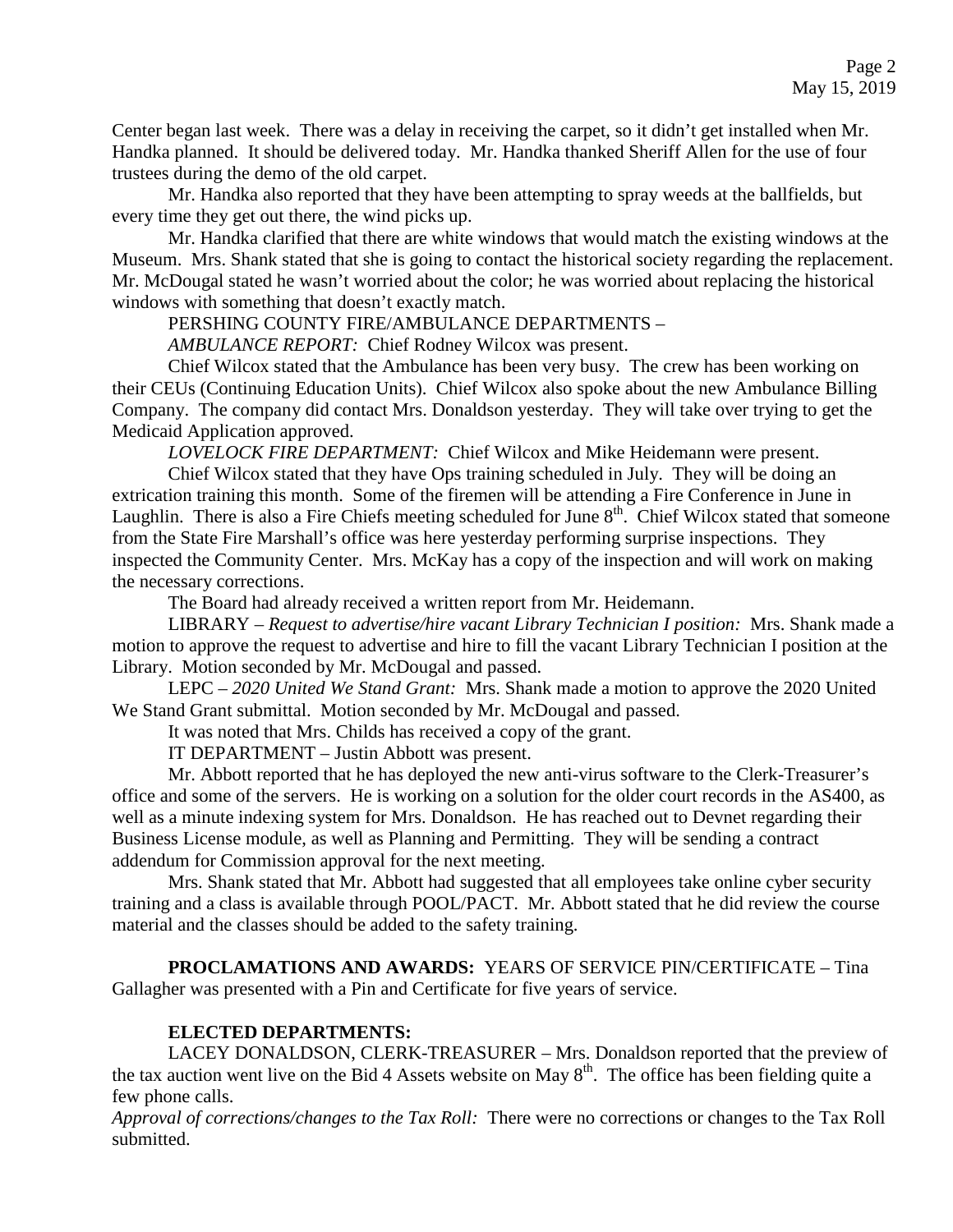*Acknowledgment of 2018-2019 Delinquent Tax Notice Affidavit:* Mrs. Donaldson explained that they mailed 758 notices to property owners with 1 year of unpaid taxes. 50 of those letters were returned and 41 were undeliverable.

Mrs. Shank made a motion to acknowledge the 2018-2019 Delinquent Tax Notice Affidavit. Motion seconded by Mr. McDougal and passed.

*Approval of Resolution #19-0504, approving the sale of County Trust property:* Mrs. Shank made a motion to adopt Resolution #19-0504 approving the sale of County Trust property as presented. Motion seconded by Mr. McDougal and passed.

RENE CHILDS, RECORDER-AUDITOR – *Approval to purchase 6 computers and monitors to be paid from Recorder Tech/Map fees:* Mr. McDougal made a motion to approve the purchase of six computers and monitors to be paid from the Recorder Tech/Map fees. Motion seconded by Mrs. Shank and passed.

*Set special meeting date to certify the Tax Rate and Augment FY2019 budgets:* The Special Meeting was scheduled for June  $26<sup>th</sup>$  at 9:00 a.m.

BRYCE SHIELDS, DISTRICT ATTORNEY – Mr. Shields reported that he will be attending a Civil Law Conference today through Friday. Mr. Shields also reported that they are having issues with the office printer. He spoke with Sheriff Allen and there is money in the Civil Asset Forfeiture Account that could be used to replace it. Mrs. Childs asked that they keep her informed as there is only \$755.00 left in that budget, but she could augment it if needed.

JERRY ALLEN, SHERIFF – Sheriff Allen reported that there were 17 inmates in custody this morning. A few of them have had some health issues, so over-time has been utilized to take care of those issues. There are four inmates helping out with pool repairs today and then they will continue helping with the carpet at the Community Center. Sheriff Allen stated that they've also had two Legal 2000 transports in the last 48 hours. The Youth Resource Officer Grant application was submitted Friday morning. He has also submitted grants to POOL/PACT for training and equipment. Mrs. Shank asked if we had billed the School District for the portion they budgeted for the Youth Resource Officer. Sheriff Allen stated that he would send them a bill, but questioned if the money was available this fiscal year. Mrs. Shank thought it was. Sheriff Allen will contact Superintendent Fecht to verify.

**UPDATE ON PROGRESS OF SITE LOCATION, DESIGN, FUNDING, AMENITIES AND CONSTRUCTION OF FUTURE LAW ENFORCEMENT CENTER:** Mr. Rackley has been working with the land owner and the real estate agent.

# **11th JUDICIAL DISTRICT COURT, YOUTH AND FAMILTY SERVICES:** REQUEST TO PLACE 2005 FORD TAURUS, VIN #1FAFP53U65A181369, IN THE COUNTY AUCTION – Mr.

McDougal made a motion to approve the request by the  $11<sup>th</sup>$  Judicial District Court, Youth and Family Services to place the 2005 Ford Taurus, VIN #1FAFP53U65A181369, in an upcoming County auction. Motion seconded by Mrs. Shank and passed.

## **PROCLAMATIONS AND AWARDS:** EMS WEEK PROCLAMATION –

Mrs. Shank made a motion proclaiming the week of May 13-19, 2019 Emergency Medical Services Week. Motion seconded by Mr. McDougal and passed.

## **GRASS VALLEY ADVISORY BOARD:** Paul Schlehr was present.

Mr. Schlehr stated that the roads look good. Mr. Schlehr stated that he feels it is very inefficient to use a road grader for weed control. He also stated that the transfer station looks much better.

Mr. McDougal stated he thought they were using the road grader when they think the weeds are too far along for spray to be effective.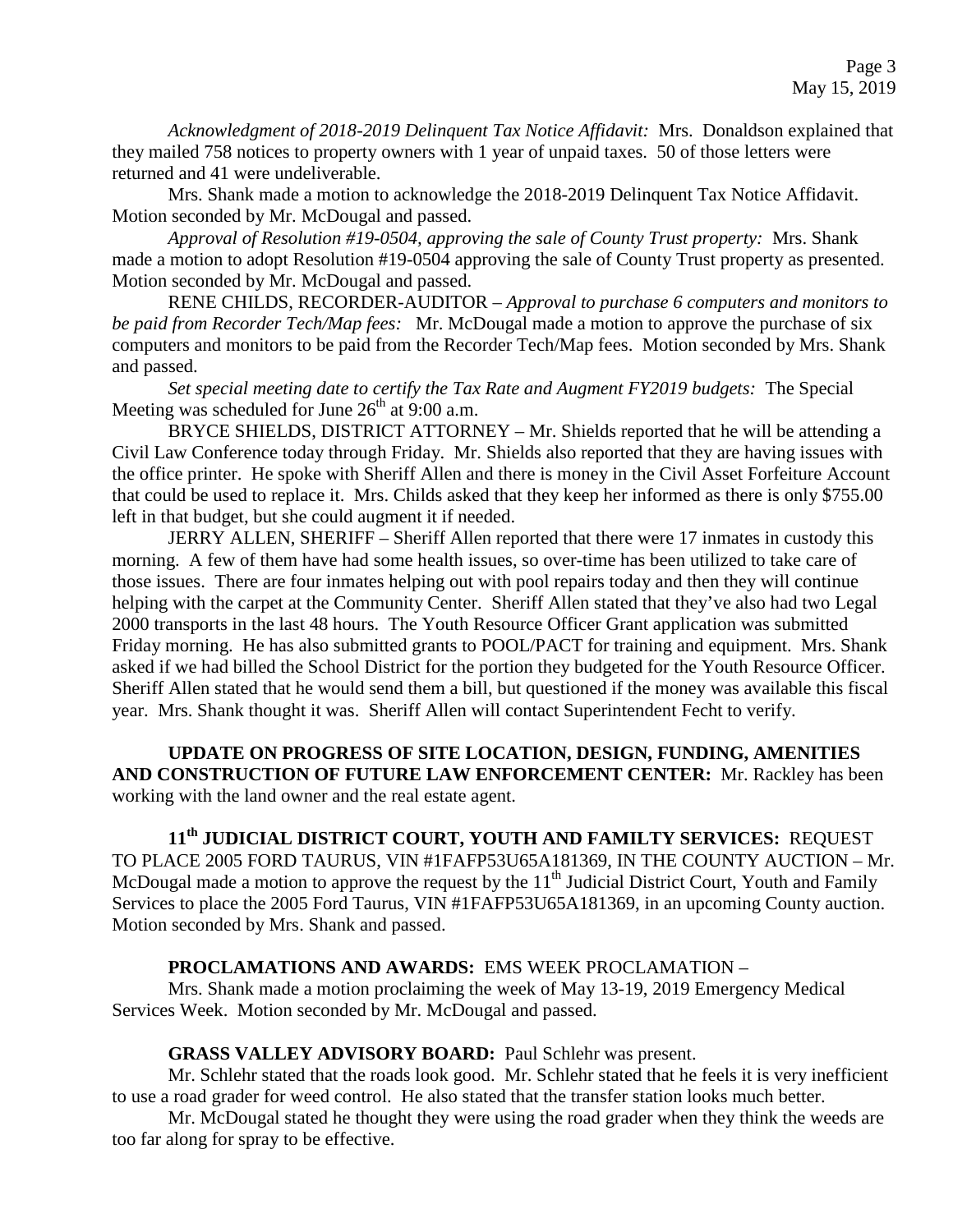**DERBY FIELD AIRPORT:** Mr. Rackley stated that the building is complete. Mr. Evans came out for a final inspection and issued a CFO (Certificate of Occupancy). Mr. Rackley stated that there are six outside lights that are not working at night. They are supposed to look at them today.

## **APPROVAL OF AMENDMENT 1 TO THE ONGOING PERSHING COUNTY CONTRACT, WHICH REVISED ATTACHMENT B – SERVICE BILLING, WITH THE STATE OF NEVADA DEPARTMENT OF HEALTH AND HUMAN SERVICES:** Mr. Shields stated that some of the hourly rates did slightly increase.

Mr. McDougal made a motion to approve Amendment 1 to the ongoing Pershing County Contract, which revised Attachment B – Service Billing, with the State of Nevada Department of Health and Human Services. Motion seconded by Mrs. Shank and passed.

**TV ADVISORY BOARD:** APPROVAL OF CONTRACT AGREEMENT WITH VALLEY TV & COMMUNICATION EFFECTIVE JULY 1, 2019 THROUGH JUNE 30, 2020 IN THE AMOUNT OF \$2,500.00 – Mr. McDougal made a motion to approve the agreement with Valley TV  $\&$ Communication effective July 1, 2019 through June 30, 2020 in the amount of \$2,500.00. Motion seconded by Mrs. Shank and passed.

### **PLANNING AND BUILDING DEPARTMENT / IMLAY WATER SYSTEM:** James Evans was present.

Mr. Evans stated he didn't have anything new to report. He did spend some time in Imlay making a few repairs. He has also been talking to another diving company in regards to the cleaning and repairs to the tanks. They are \$1500 to \$2000 cheaper than our current company.

ADOPTION OF THE 2018 IRC & INTERNATIONAL BUILDING CODE (IBC) – Mr. McDougal stated that there aren't significant changes, but he would recommend adopting the 2018 Code effective January 1, 2021. Mr. Rackley asked why we would wait so long. Mr. McDougal stated that this gives people, contractors, etc. a significant amount of time to prepare for the change.

Mr. Shields explained that if the Board wants to go forward they will have to put a first reading of the proposed ordinance on a future agenda and then hold public hearings before this would go into effect. Mr. Shields also stated that he doesn't see a reason to have a law on the books or providing notice for something that won't take effect for 18 months. The Board discussed looking at this again next June.

**FIRST READING OF A PROPOSED AMENDMENT TO CHAPTER 302 AND CHAPTER 304 OF THE PERSHING COUNTY DEVELOPMENT CODE TO AUTHORIZE WINE MANUFACTURING AS AN ALLOWED USE, SUBJECT TO A SPECIAL USE PERMIT, IN THE FOLLOWING REGULATORY LAND USE DISTRICT; LOW DENSITY RURAL, MEDIUM DENSITY RURAL, LOW DENSITY SUBURBAN, AGRICULTURAL-MINING-RECREATION, GENERAL RURAL, GENERAL RURAL NON-AGRICULTURAL RESERVE:** Mr. McDougal asked why this is restricted to wine. Mr. Shields stated that he received a specific request regarding wineries. Mr. McDougal asked if it could be re-written to include other spirits. Mr. Shields stated that he could make those changes.

Mrs. Shank introduced Bill No. 336 and read it by title as follows:

AN ORDINANCE AMENDING TITLE 17 OF THE PERSHING COUNTY DEVELOPMENT CODE, WITHIN CHAPTER 302, ALLOWED USES, AT SECTION 17.302.05-3, TABLE OF USES (COMMERCIAL USE TYPES) TO ALLOW A NEW USE TYPE TITLE "WINERY" IN THE LOW DENSITY RURAL, MEDIUM DENSITY RURAL, LOW DENSITY SUBURBAN, AGRICULTURAL-MINING-RECREATION, GENERAL RURAL, AND OPEN SPACE, GENERAL RURAL NON-AGRICULTURAL REGULATORY LAND USE DISTRICTS; WITHIN CHAPTER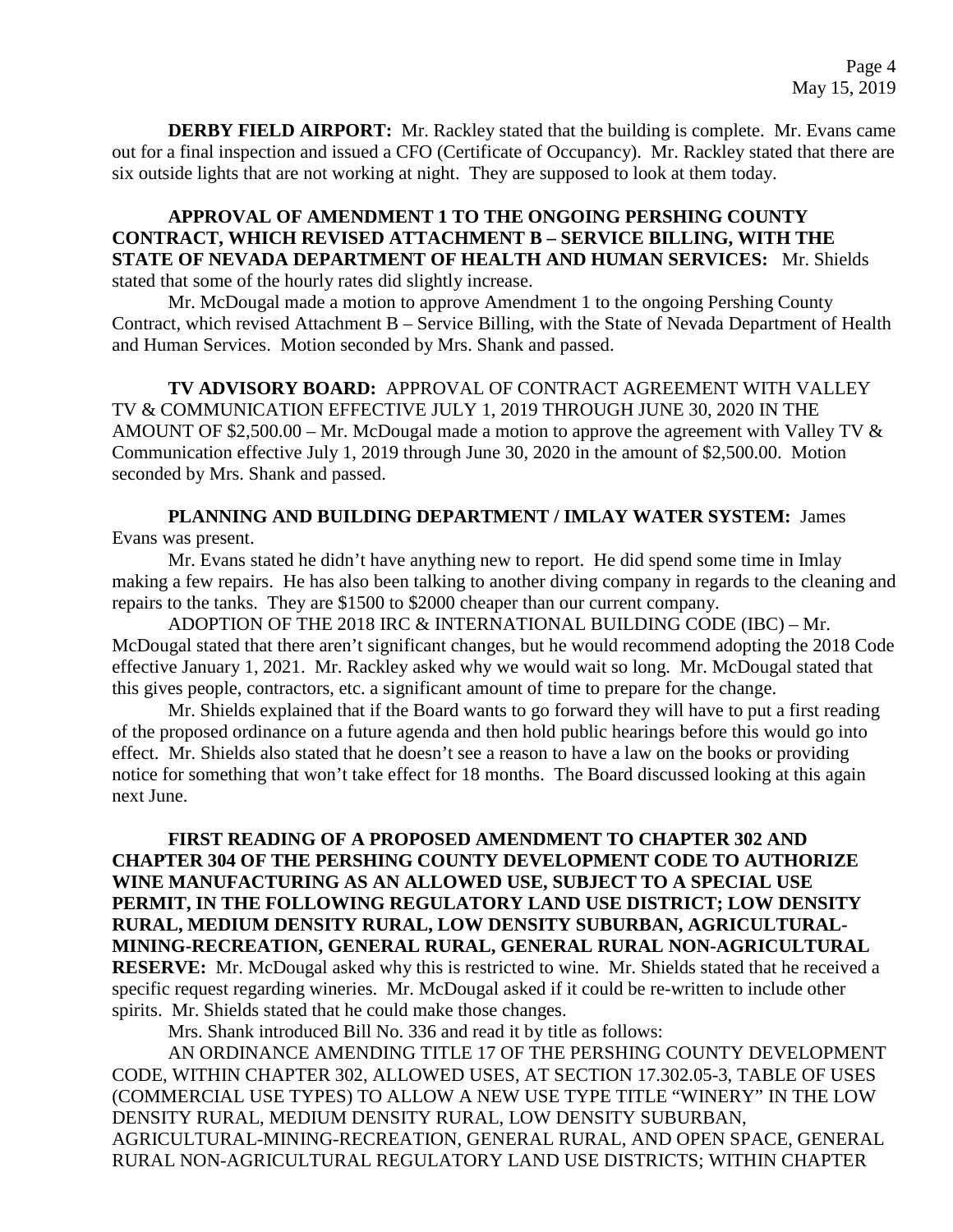304 (USE CLASSIFICATION SYSTEM) AT SECTION 17.304.30 (CC) TO CREATE A NEW USE TITLE "WINERY" THAT WOULD ALLOW WINERIES TO BE ESTABLISHED IN CERTAIN REGULATORY ZONES SUBJECT TO A SPECIAL USE PERMIT AND APPLICABLE LOCAL AND STATE LICENSES.

**ACCEPTANCE OF CONTRACT BETWEEN THE COUNTY AND THE PERSHING COUNTY SCHOOL DISTRICT PERTAINING TO THE COUNTY'S ACQUISITION OF SCHOOL DISTRICT PROPERTY (WHICH WILL BE USED AS A COMMUNITY PARK) IN IMLAY, NEVADA IN EXCHANGE FOR IN-KIND SERVICES CONSISTING OF THE COUNTY CLEARING AND CLEANING-UP ANOTHER PARCEL OWNED BY THE SCHOOL DISTRICT IN IMLAY:** Mrs. Shank made a motion to approve the contract between the County and the Pershing County School District pertaining to the County's acquisition of School District property as presented. Motion seconded by Mr. McDougal and passed.

**SEAN GEPHART, NEVADA DEPARTMENT OF AGRICULTURE:** PRESENTATION OF NOXIOUS WEEDS IN PERSHING COUNTY – Mr. Gephart gave a presentation on noxious weeds. Noxious weeds are broken out into three categories  $-A$ , B & C. Pershing County has both Category B and C weeds, including medusa head, perennial sowthistle, Canada thistle, hoary cress, perennial pepperweed, saltcedar and Russian knapweed. Mr. Gephart also spoke about the Cost Share Abatement Program, which covers 80% of costs following abatement. The program identifies the weeds needing control and provides a specified Weed Management Plan.

Carl Clinger stated that he knew the Forest Service requires use of Weed Free Hay and asked if the same was true for the BLM (Bureau of Land Management). Mr. Gephart stated that it depends on the area and they are not as stringent as the Forest Service. They are working with the BLM to increase their participation. Mr. Gephart stated that they do have NDOT's (Nevada Department of Transportation) participation on the roadways.

Mr. Clinger also spoke about the mapping issues they have had. He recently reached out to the BLM to check the status of the maps of the weed infestation and didn't receive a response. Mr. Clinger also stated that through the years they have tried to maintain that they are here to help, not to regulate. Mr. Clinger stated that they want private landowners to welcome the mappers onto their property so that they know where the weeds are.

The meeting recessed at 11:05 a.m. for a Litigation Meeting and reconvened at 11:07 a.m.

**REPORT FROM LEGAL COUNCIL:** Mr. Shields had nothing to report.

**REPORT FROM ADMINISTRATIVE ASSISTANT:** Mrs. Wesner responded to the two BDRs that NACO requested info on. She received two new BDRs yesterday. She has been receiving phone calls from Imlay residents in regards to gnats and mosquitos. She called Jerry Frey and he suggested that we wait. It was noted that we haven't sprayed for the last two years. Mrs. Wesner also reported that employee contract negotiations have started. She has also been trying to get in touch with the BLM to ask someone to come give an update to the Board, but has had no luck.

**ITEMS FOR FUTURE AGENDAS:** Mr. Rackley would like an item on a future agenda regarding the Enterprise Fleet Management proposal.

**2019 LEGISLATIVE UPDATES:** Mr. McDougal spoke about water bills being followed by Humboldt River Basin and Central Nevada Regional Water Authority (CNRWA). One of the bills has already failed. AB30 went to a re-write and LCB (Legislative Council Bureau) messed it up. Central